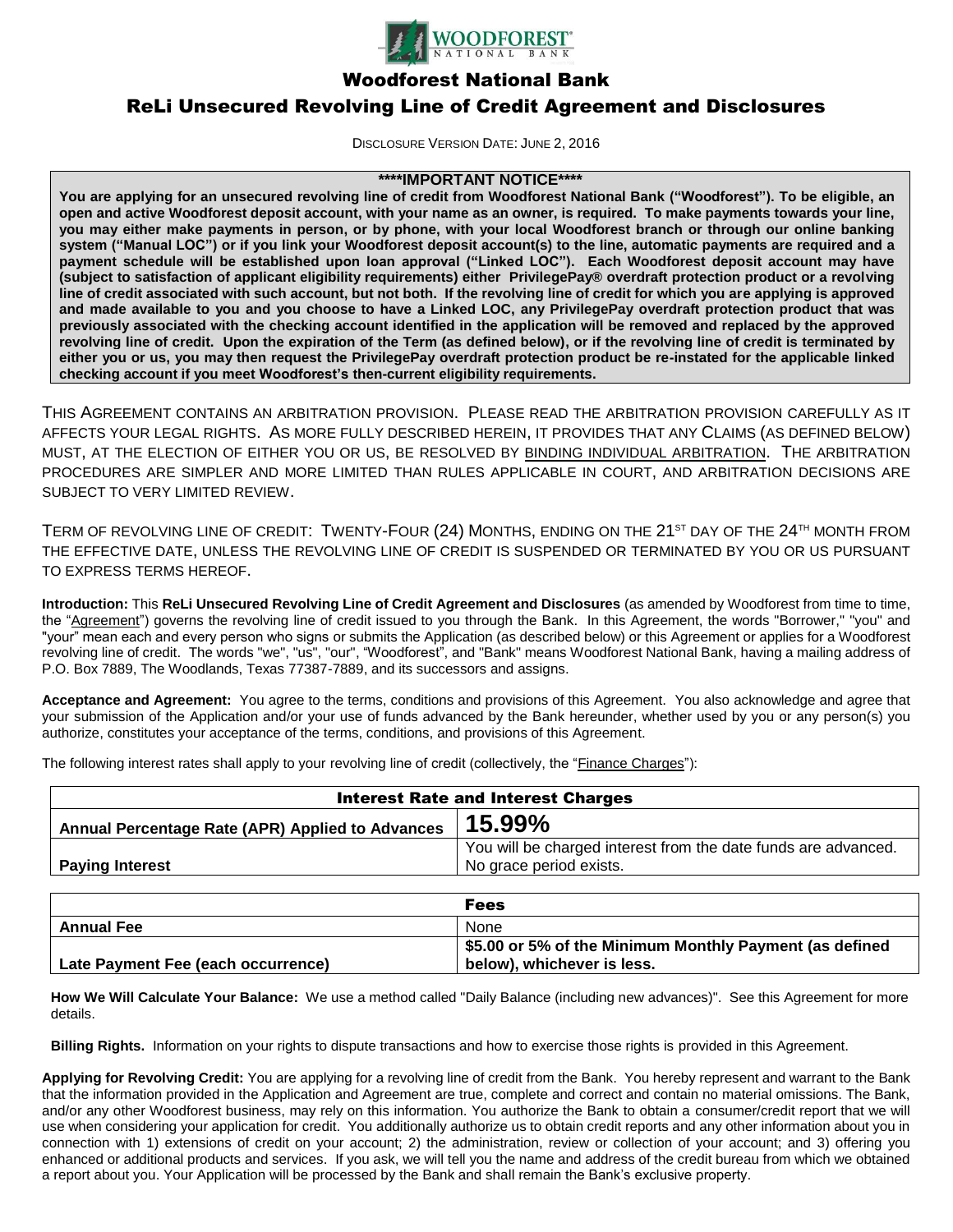If your Application is approved, the credit amount made available to you will be based on a review of the information you provide in the Application and your consumer/credit report; it may also include other information we may have bearing on your creditworthiness and will be advanced and repaid according to the rules set out in this Agreement. If we elect to extend credit to you pursuant to this Application and Agreement, you acknowledge that we reserve the right throughout the Term (as defined below) of this Agreement, subject to applicable law, to increase or reduce the amount of any credit we make available to you based upon any change in circumstances affecting, or potentially affecting, your creditworthiness and/or ability to repay or our ability to collect from you. You further acknowledge that we may, subject to applicable law, reduce the amount of any credit we make available to you at any time and for any or no reason including, without limitation, if you cease to maintain an active depository account relationship, in good standing, with the Bank. You should clearly indicate on your Application, and your approval letter shall reflect, whether you selected a Manual LOC or a Linked LOC.

You agree to draw upon the revolving line of credit only to the limit made available to you; provided, that if you exceed the limit of revolving credit made available to you, you shall nonetheless remain liable for the amount of such excess. Further, you acknowledge that you remain liable for disbursements even if your linked account is subject to withdrawals by another person who is not a party to this Agreement

**Manual LOC:** Advances on the revolving line of credit must be requested either in person, or by phone, at your local Woodforest branch or through Woodforest's online banking system.

#### **Linked LOC:**

**Designated Accounts:** If you elect a Linked LOC, pursuant to this Application and Agreement, your completed *ReLi Unsecured Revolving Line of Credit Application* (the "Application," which is incorporated herein by reference for all purposes) can identify up to three (3) Woodforest deposit accounts, of which you are a named owner, to which you desire your revolving credit to be linked ("Designated Accounts"). If you choose to have a Linked LOC, you are required to select a Primary Account on your Application, which will be funded first from the Linked LOC, and subsequent priority of any additional deposit accounts for advances. It is important to note that not all deposit accounts are eligible to be a Linked LOC. You may request a change in the order of advances to Designated Accounts by making a written request with your local Woodforest branch representative.

#### **IMPORTANT LIMITATIONS ON AVAILABILITY OF REVOLVING LINE OF CREDIT:**

- 1. EFFECT OF REVOLVING LINE OF CREDIT ON PRIVILEGEPAY® OVERDRAFT PROTECTION PRODUCT: You are applying for a revolving line of credit from the Bank that may be associated with Designated Accounts and thereby be a Linked LOC as defined herein. Each Woodforest checking account may have (subject to satisfaction of applicant eligibility requirements) either our PrivilegePay® overdraft protection product or a revolving line of credit associated with such account, but not both. If the revolving line of credit for which you are applying is approved and made available to you, and you elect a Linked LOC, any PrivilegePay that was previously associated with the Designated Accounts will be removed and replaced by the revolving line of credit. Upon the expiration of the Term of the revolving line of credit, if you choose to no longer use a Linked LOC, or if the revolving line of credit is terminated by either you or us, you may then request the PrivilegePay overdraft protection product be re-instated, at Woodforest's sole discretion, for the Designated Accounts if you satisfy Woodforest's then-current eligibility requirements. To re-instate Privilege Pay, please contact your local branch
- 2. You agree that if the revolving line of credit is made available to you and you have checking accounts with us besides the Designated Account (such checking account(s) excluding the Designated Accounts shall be referred to as the "Additional Accounts"), such Additional Accounts may not be eligible to participate in the PrivilegePay overdraft protection product unless such Additional Accounts have at least one co-owner other than the Borrower hereunder.
- 3. **Non-availability of Revolving Line of Credit for Checking Accounts that participate in the Take Charge Program®**. A Woodforest checking account that participates in the Woodforest Take Charge Program is not eligible to obtain a revolving line of credit associated with such checking account, whether a Manual LOC or a Linked LOC, unless, and until such time as, the checking account has been removed from the Take Charge Program. If you have an open revolving line of credit, whether a Manual LOC or a Linked LOC, and then begin participation in the Woodforest Take Charge Program, Woodforest shall have the sole option of suspending your revolving line of credit until such time as the checking account has been removed from the Take Charge Program. Upon removal from the Take Charge Program, please contact your local branch to reinstate your line of credit.

**Promise to Pay:** You promise to pay the Bank the total of all credit advances made by us under the revolving line of credit, any **FINANCE CHARGES**, any applicable fees, together with all amounts, costs, and expenses for which you are responsible under this Agreement (all of the foregoing shall be collectively referred to as the "Indebtedness"). If there is more than one Borrower, each is jointly and severally liable under this Agreement for all Indebtedness. This means we can require any Borrower to pay all amounts due under this Agreement, including credit advances made to any Borrower, without first attempting to collect from any other Borrower. Each Borrower authorizes any other Borrower to request and receive credit advances and to do all other things necessary to carry out the terms of this Agreement without requiring the permission of the other Borrower. If we have to collect through probate, an attorney, bankruptcy or any other proceedings, or if we should have to sue, you agree to pay all of our attorney's fees assessed by a court and court costs.

#### **Credit Advances:**

**Manual LOC:** In order to advance funds from your Manual LOC, you must request an advance either in person, or by phone, at your local Woodforest branch or through Woodforest's online banking system.

**Linked LOC:** In order to advance funds from your Linked LOC on Designated Accounts in excess of the available collected balance in the Designated Accounts, you may write a check, request an advance in person, or by phone, at your local Woodforest branch, initiate automated clearing house transactions from your Designated Accounts, use your Bank-issued debit card to perform transactions, or advance funds from your revolving line of credit to the Designated Accounts using Woodforest online banking system; provided, no credit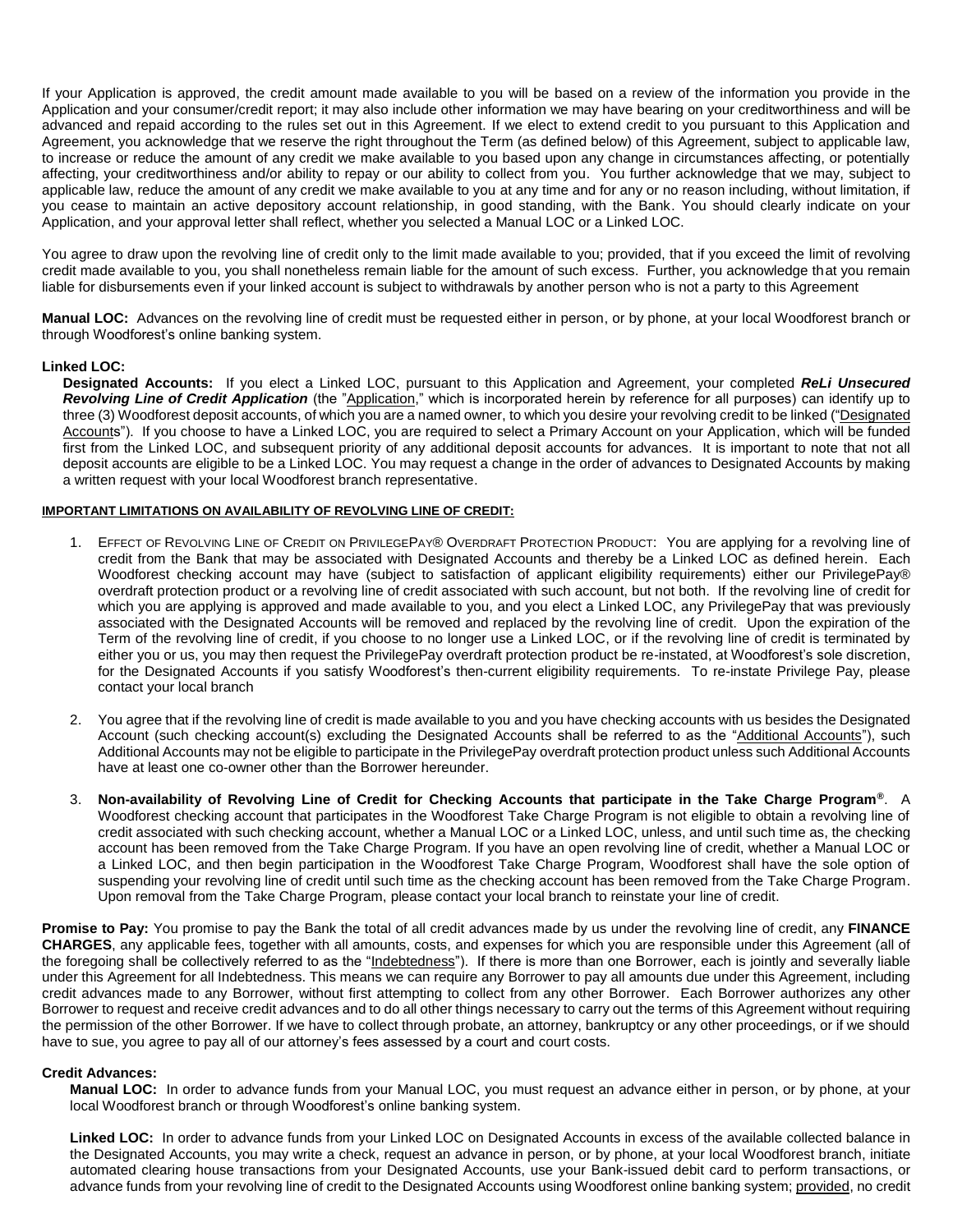advance will take place to cover funds automatically transferred from the Designated Accounts to another Woodforest account via Account Sweep (as defined below). We will use whatever balance you have in your Designated Accounts first and then we will advance funds into your Designated Accounts in the amount that you request or until we have covered the insufficient items or you have exhausted the amount of available credit in your revolving line of credit, whichever occurs first. Advances shall be made to Designated Accounts in the priority order you have selected.

**Order of Advances When Account Sweep is Present for Designated Accounts:** In the event the Designated Account has a Linked LOC with available funds sufficient to pay any item(s) being presented and Account Sweep has been established using funds from another eligible Woodforest account (the "Sweep Account"), available funds from the Sweep Account will advance first before any funds will be swept into the Designated Account from the Linked LOC. If the Sweep Account has insufficient available funds to cover all items being presented for payment, then the Account Sweep from the Sweep Account will occur first to cover the item(s), then any remaining available funds required to cover the item(s) will be advanced from the Linked LOC. For purposes hereof, "Account Sweep" refers generally to the Bank product that allows you to protect an account against overdraft and insufficient item fees by transferring available funds from another Bank account when needed.

**NOTICE: The revolving line of credit available funds, are not included or displayed in your Designated Account's available balance at ATM's, the Teller Line, Online Banking, our Telephone Banking System, or on Email Notifications. If you select a Linked LOC, your transactions completed using an ATM, at the Teller Line, and on Online Banking will be approved by taking into consideration your revolving line of credit's available funds at the time of said transactions.**

**Computing the Finance Charges:** The day an advance is added to your account, **FINANCE CHARGES** begin to accrue. Accordingly, no grace period exists. But, only the portion of your revolving line of credit that is actually advanced will be charged. This is the method by which **FINANCE CHARGES** will be computed. We figure the interest charge on your account by applying the periodic rate of .04381% for an ANNUAL PERCENTAGE RATE of 15.99% to the "daily balance" of your account for each day in the billing cycle. "Daily balance" is figured by taking the beginning balance each day of the credit portion of your account, adding any new advances, and subtracting any payments and/or credits.

**Monthly Statement:** You will receive a monthly statement that will reflect the activity in your revolving line of credit including minimum payment due and the due date for the current billing period.

Payments: Payments will be due on the date specified in the montly statement. The initial payment will be due approximately 35 days from the Effective Date, as defined under "Term". Every month Indebtedness is outstanding, you will be responsible for a minimum monthly payment equal to the sum of (i) the greater of 1) \$25.00 or 2) 5% of your outstanding balance for the current billing period, plus (ii) accured interest along with any and all past due amounts including any unpaid late payment fees previously assessed (the "Minimum Monthly Payment Amount").

# **Manual LOC**

For a Manual LOC, you must make your payments either in person at your local Woodforest branch, by mail to Woodforest's address below or through Woodforest's online banking system. You may also designate a deposit account number, of which you are a named owner, for Woodforest to debit (referred to as an "Automatic Debit"). Woodforest will automatically debit the account on the payment due date for the Minimum Monthly Payment Amount unless payment has already been made for that billing period by one of the methods listed above. Please contact your local branch to establish an automatic debit payment.

**Linked LOC -** If you choose a Linked LOC, automatic payments are required and a payment schedule will be established upon loan approval. Payments will be attempted from each linked account, in the priority order you have selected.You hereby authorize us to post (i) debits to the Designated Account(s) to satisfy the Minimum Monthly Payment (as defined above) and to correct clerical or administrative errors, and (ii) credits to the Designated Account if we deem it necessary.

Any payments not directly debited by the Bank should be made as follows:

| Mail your payment to:           | <b>Other Acceptable Payment Methods:</b>           |
|---------------------------------|----------------------------------------------------|
| <b>Woodforest National Bank</b> | Contact Woodforest Customer Care at (877) 968-7962 |
| P.O. Box 7889                   | Electronic Funds Transfer                          |
| The Woodlands, TX 77387         | Monev Order                                        |
|                                 | Other Instruments in U.S. dollars                  |

**Late Payment Fees; Effect of Late Payment:** If we do not receive a payment from you for any given billing period in an amount at least equal to the Minimum Monthly Payment within ten (10) days (including Sundays and holidays) after the applicable payment due date (each a "Missed Payment"), you will be charged a late payment fee equal to the lesser of (i) five dollars (\$5.00), or (ii) five percent (5%) of the Minimum Monthly Payment that was not made or timely made. Such late payment fees will be assessed for each billing period during the Term in which a Missed Payment occurs. Notwithstanding anything in this Agreement to the contrary, upon the occurrence of a Missed Payment, you will no longer have the right to obtain credit advances under the revolving line of credit until you remit payment in full to us for such Missed Payment(s).

**Right of Offset:** To the extent permitted by applicable law, we reserve the right of offset in all of your accounts with us (whether checking, savings, or some other account but excluding IRAs or escrow accounts), including without limitation, all accounts you may open in the future.

**Term:** The revolving line of credit will begin as of the date we notify you that you have satisfied all of our eligibility and underwriting requirements and the revolving line of credit is made available to you (the "Effective Date"). Commencing on the Effective Date, you may obtain credit advances up to the amount of credit made available to you for a period of twenty-four (24) months, ending on the 21<sup>st</sup> day of the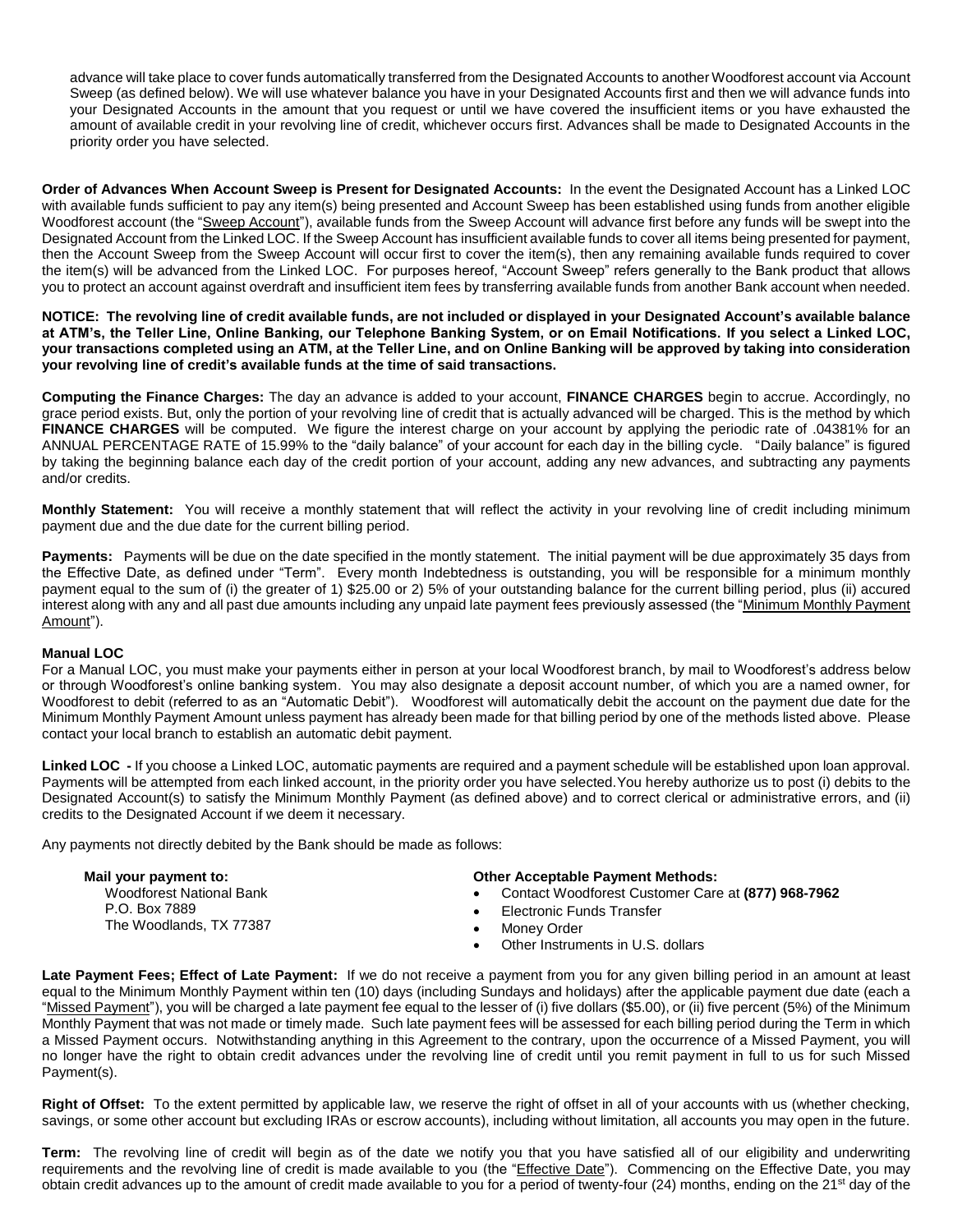24<sup>th</sup> month from the Effective Date, (the "Term"), unless this Agreement and/or the revolving line of credit is suspended or terminated by you or us prior to the expiration of the Term pursuant to the express terms hereof. Upon the expiration of the Term, you will no longer have the right to obtain credit advances under the revolving line of credit and you must repay all Indebtedness owing by you to us pursuant to the terms and conditions hereof.

**Suspension or Termination for Default:** If (i) you fail to comply with any term, condition, or provision of this Agreement, (ii) you do not make a payment when due or if we in good faith become doubtful of your ability to repay, (iii) any representation or statement made or furnished to the Bank by, or on behalf of, you under the Application and/or this Agreement is false or misleading in any material respect, either now or at the time made or furnished, (iv) you die, become insolvent, or file a petition in bankruptcy or similar proceedings or are adjudged bankrupt, (v) a receiver is appointed for you, your property or assets, (vi) this Agreement is terminated by us or you as expressly provided in this Agreement, or (vii) in the case of a Linked LOC, the Designated Account is, or becomes, subject to excessive monitoring or any offset(s), encumbrance(s), garnishment(s), and/or other lien(s) in favor of any person other than the Bank (each of the foregoing shall individually and collectively be referred to as a "Default"), then we may at any time thereafter either (in our sole and absolute discretion) (a) suspend your revolving line of credit (and its revolving features), or (b) terminate this Agreement and the revolving line of credit. If we elect to terminate this Agreement and your revolving line of credit, we may either (in our sole and absolute discretion) (a) require you to make monthly payments in an amount sufficient to repay all Indebtedness over a term to be determined by us, or (b) terminate the revolving line of credit, in which case the Indebtedness that you owe will be due immediately and payable in full. We may hire an attorney to help collect the Indebtedness subject of this Agreement if you do not pay when due, and you agree to pay all of our court costs and attorney's fees assessed by a court. Notwithstanding anything in this Agreement to the contrary but subject to applicable law, we may terminate this Agreement or revoke your right to use your revolving line of credit, along with your right to future advances, at any time and for any or no reason including, without limitation, if you cease to maintain an active depository account relationship, in good standing, with the Bank.

**Termination by you:** To terminate the revolving line of credit prior to the expiration of the Term, you must send a written request to Woodforest National Bank, P.O. Box 7889, The Woodlands, TX 77387-7889 or visit your local branch and request termination in person. Despite termination, your obligations under this Agreement will remain in force and effect until you have paid us all amounts due under this Agreement. Notwithstanding the foregoing, any request by you to terminate this Agreement or the revolving line of credit will be effective only after we have had a reasonable opportunity to act on such request. Once terminated, you will be required to make payments under the terms of this Agreement.

**Effect of Termination:** The termination of this Agreement, whether initiated by us or you, will not affect any of our rights or your obligations under this Agreement, including without limitation, your obligation to repay any amounts you owe us according to the terms of this Agreement, and any amendments made to this Agreement, which have arisen before the effective date of the termination of this Agreement, even if we allow an advance to be processed or posted with your Designated Account after this Agreement has been terminated.

**Changes to this Agreement:** You agree that we may, in our sole discretion from time to time but subject to applicable law, change any of the terms, conditions, and/or provisions of, or add new terms, conditions, or provisions to, this Agreement relating to your revolving line of credit (including, without limitation, increasing any rate of **FINANCE CHARGE**, increasing or adding fees or charges (including annual fees), changing the method of computing balances subject to **FINANCE CHARGE**, changing your credit limit or changing the date upon which any **FINANCE CHARGES** begin to accrue) by giving notice to you in accordance with applicable law including in accordance with Section 303.103 of the Texas Finance Code. Subject to applicable law, any such changes will apply to your outstanding balance of the revolving line of credit on the effective date of the change and to any future balances created after that date. You will be deemed to accept all such changes accompanying the notice if you do not send us a notice to the contrary in a timely manner. In the event that you reject any changes to this Agreement, we may terminate this Agreement and your ability to make advances from the revolving line of credit and you will be obligated to repay us all Indebtedness as provided herein. No change to any term of this Agreement will affect your obligation to pay all Indebtedness owing under this Agreement.

You may request certain changes in the operation of this LOC, including change in order of advances, re-instatement of Privlege Pay, reinstatement of LOC after removal from the Take Charge Program, change between Manual and Linked LOC, or establishment of an automatic debit payment by requesting such change in writing at any Woodforest branch convenient for you.

**Waiver of Rights:** Except as may be prohibited by law or regulation, you agree to waive any right you may have for us to: act promptly in bringing any action(s) against you (known as diligence); demand payments of amounts due (known as presentment); notify you of the acceleration of any Indebtedness by us; obtain an official certification of non-payment (known as protest); and to give notice that amounts due will not be paid (known as notice of dishonor or notice of default and non-payment).

Waiver of Jury Trial: You waive a trial by jury of any or all issues arising in any action or proceeding between the parties hereto or their successors arising from or relating to this Agreement or any of its provisions.

**Delay in Enforcement:** Subject to applicable law, we may at any time and in our sole discretion delay or waive enforcing any of our rights or remedies under this Agreement or under applicable law without losing any of those or any other rights or remedies. Even if we do not enforce our rights or remedies at any one time, we may enforce them at a later date. For example, we may accept late payments or payments that are marked "payment in full" or with other restrictive endorsements without losing any of our rights under this Agreement.

Severability: If any provision of this Agreement is deemed to be void or unenforceable by a court of competent jurisdiction, any governmental agency, or an arbitrator, that provision will continue to be enforceable to the extent permitted by that court, agency, or arbitrator, and the remainder of that provision will no longer be considered as part of this Agreement. All other provisions of this Agreement will, however, remain in full force and effect.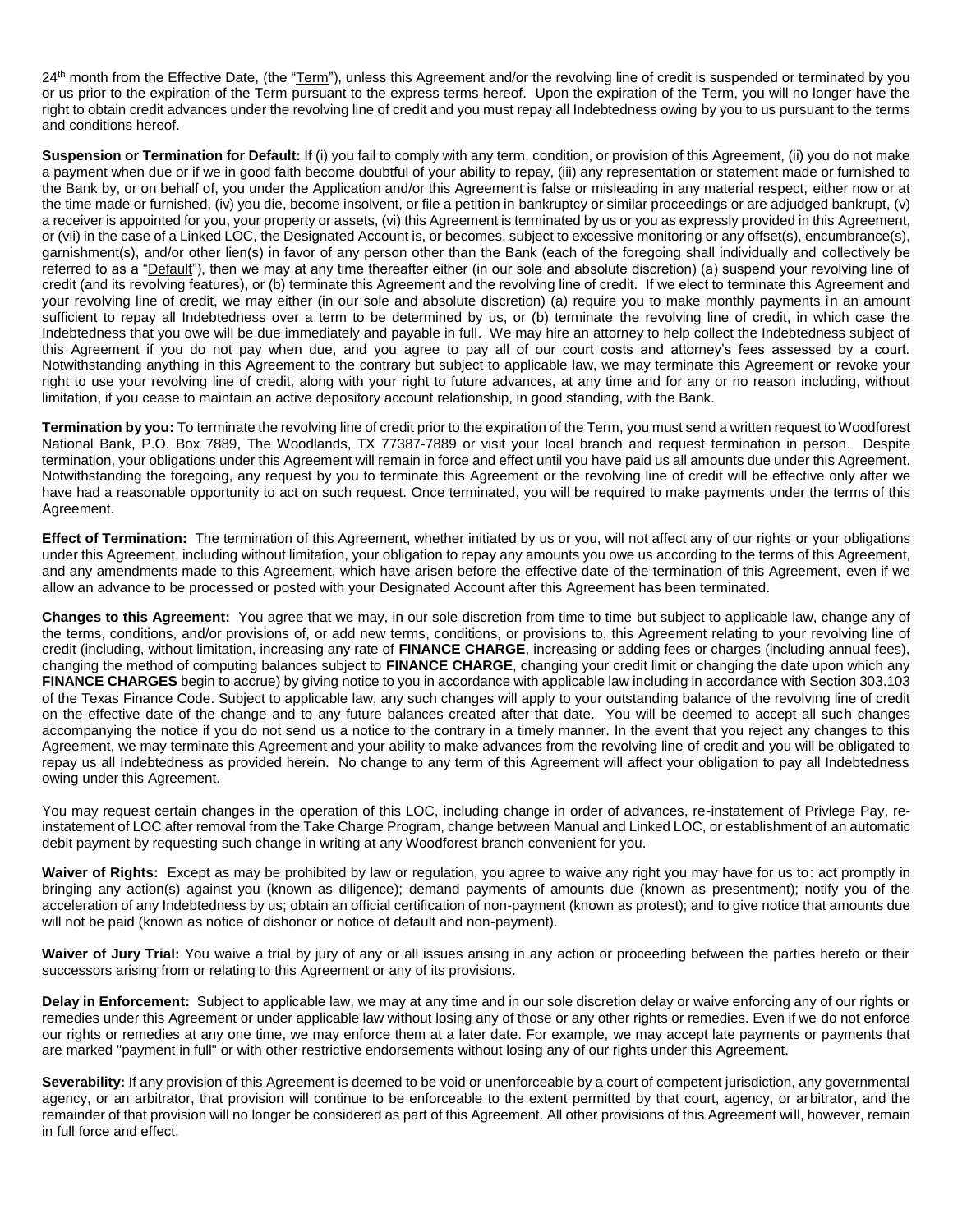**Governing Law:** This Agreement is entered into between you and us in the State of Texas, and your revolving line of credit and this Agreement, and any claim, dispute or controversy arising from or relating to your revolving line of credit or this Agreement, whether based in contract, tort, fraud or otherwise, is governed by, and construed in accordance with, the laws of the State of Texas and applicable federal laws and regulations, without regard to Texas' conflict of laws principles or your place of residence. The legality, enforceability and interpretation of this Agreement and the amounts contracted for under the Agreement also are governed by Texas law, specifically Chapter 346 of the Texas Finance Code, and all amounts granted under this Agreement are extended from the State of Texas.

**IT IS NOT THE INTENTION OF THE PARTIES THAT ANYTHING IN THIS AGREEMENT SHOULD RESULT IN THE ASSESSMENT OF INTEREST, FEES OR CHARGES IN EXCESS OF THOSE PERMITTED BY APPLICABLE LAW. IF ANY INTEREST, FEE OR CHARGE ASSESSED UNDER THIS AGREEMENT IS FINALLY DETERMINED TO BE IN EXCESS OF THAT PERMITTED BY APPLICABLE LAW, THE EXCESS AMOUNT WILL BE APPLIED TO REDUCE THE OUTSTANDING BALANCE IN YOUR ACCOUNT OR, IF THERE IS NO OUTSTANDING BALANCE, WILL BE REFUNDED TO YOU.** Under no circumstances (and notwithstanding anything in this Agreement to the contrary) shall the interest charged, collected, or contracted for in connection with the loan evidenced hereby exceed the Maximum Rate (as defined herein). The term "Maximum Rate" shall mean the maximum rate of interest which maybe contracted for, charged, taken, received or reserved by Bank in accordance with the applicable laws of the State of Texas (or applicable United States federal law to the extent that such law permits Bank to contract for, charge, take, receive or reserve a greater amount of interest than under Texas law), taking into account all Charges (as defined below) made in connection with the loan evidenced by this Agreement. The interest rate under this Agreement has been implemented under the "Weekly Ceiling" as referred to in Sections 303.002 and 303.003 of the Texas Finance Code. As used hereunder, the term "Charges" shall mean all fees, charges and/or any other things of value, if any, contracted for, charged, taken, received or reserved by Bank in connection with the transactions relating to this revolving line of credit, the Agreement, and any related documentation that evidences or comprises the loan subject of this Agreement, which are treated as interest under applicable law. Borrower does not agree or intend to pay, and Bank does not intend to contract for, charge, collect, take, reserve or receive, any amount in the nature of interest or in the nature of a fee for the loan evidenced by this Agreement, which would in any way or event (including demand, prepayment, or acceleration) cause Bank to contract for, charge, collect, take, reserve or receive more than the maximum Bank would be permitted to contract for, charge, collect, take, reserve or receive by federal law or the law of the State of Texas (as applicable). All sums paid or agreed to be paid to Bank for the use, forbearance or detention of sums due hereunder shall, to the extent permitted by applicable law, be amortized, prorated allocated and spread throughout the full Term of the loan evidenced by this Agreement until payment in full so that the rate or amount of interest on account of the loan evidenced hereby does not exceed the applicable usury ceiling.

**Entire Agreement:** You acknowledge that this Agreement (including the Application and any written approval notification we provide to you in which we disclose the amount of credit we agree to extend to you), as expressly amended by us in writing from time to time, is the entire agreement between you and us relating to the revolving line of credit and the subject matter hereof and supersedes, and may not be contradicted by, evidence of any prior or contemporaneous written or oral communications and understandings between you and us concerning this Agreement or the revolving line of credit, except pursuant to such written amendments to the Agreement issued by us from time to time. **You agree to accept an electronic duplicate or digital image of the Application and this Agreement as a true and correct original and admissible as best evidence to the extent permitted by applicable law, or a court or arbitrator with proper jurisdiction. You hereby waive any and all rights to claim, for any and all purposes whatsoever, that electronic copies or imaged copies of Application and this Agreement are not originals thereof.** Notwithstanding the foregoing, you acknowledge that except as provided herein, nothing in this Agreement is intended to supersede, amend, replace, or contradict any terms, conditions, and/or provisions applicable to (i) the Designated Account, or (ii) any other written agreement between you and us, whether now existing or hereafter arising.

## NOTICE OF NO ORAL AGREEMENTS. THIS WRITTEN LOAN AGREEMENT REPRESENTS THE FINAL AGREEMENT BETWEEN THE PARTIES **AND MAY NOT BE CONTRADICTED BY EVIDENCE OF PRIOR, CONTEMPORANEOUS OR SUBSEQUENT ORAL AGREEMENTS OF THE PARTIES. THERE ARE NO UNWRITTEN ORAL AGREEMENTS BETWEEN THE PARTIES.**

**Miscellaneous:** You may not sell, assign or transfer any rights and/or obligations under the revolving line of credit, or any of your rights and/or obligations under this Agreement, and any such action by you shall be void *ab initio*. We may, however, sell, assign or transfer your account, the revolving line of credit, this Agreement, and/or any balance due thereunder, and our rights and obligations under this Agreement to another bank, company, or person without prior notice to, or consent by, you, which notice or consent is hereby waived. That transferee or assignee will take our place in this Agreement.

# **ARBITRATION PROVISION**

**Arbitration:** As used solely in this provision (Arbitration), the terms "we" and "us" will for all purposes mean the Bank and its successors and assigns, and their respective independent contractors, agents, employees, directors, officers, and representatives.

You and we each agree that any Claim (as defined below) that you or we elect to be arbitrated through binding arbitration under this provision will be arbitrated instead of litigated in court under the circumstances and procedures set forth below, even if a lawsuit has already been initiated with respect to that Claim or a related or different Claim. The term "Claim" (a) means any claim, dispute or controversy between you and us arising from or relating to the revolving line of credit, the Indebtedness, this Agreement, any prior related agreement that you may have had with us, and the validity, enforceability or scope of this provision, and (b) includes claims of every kind and nature, including but not limited to initial claims, counterclaims, cross-claims and third-party claims and claims based upon contract, tort, fraud and other intentional torts, statute, common law and equity. The term Claim is to be given the broadest possible meaning and includes, by way of example and without limitation, any claim, dispute or controversy that arises from or relates to (i) the revolving line of credit subject of the Agreement or any prior agreement or any balances on the revolving line of credit, (ii) advertisements, promotions or oral or written statements related to the revolving line of credit or the terms of financing and (iii) your use of the revolving line of credit.

Upon the election by you or us of arbitration, any Claim(s) will be resolved pursuant to this arbitration provision and the applicable consumer rules and procedures (collectively, the "Rules and Procedures") of the American Arbitration Association ("AAA"), who shall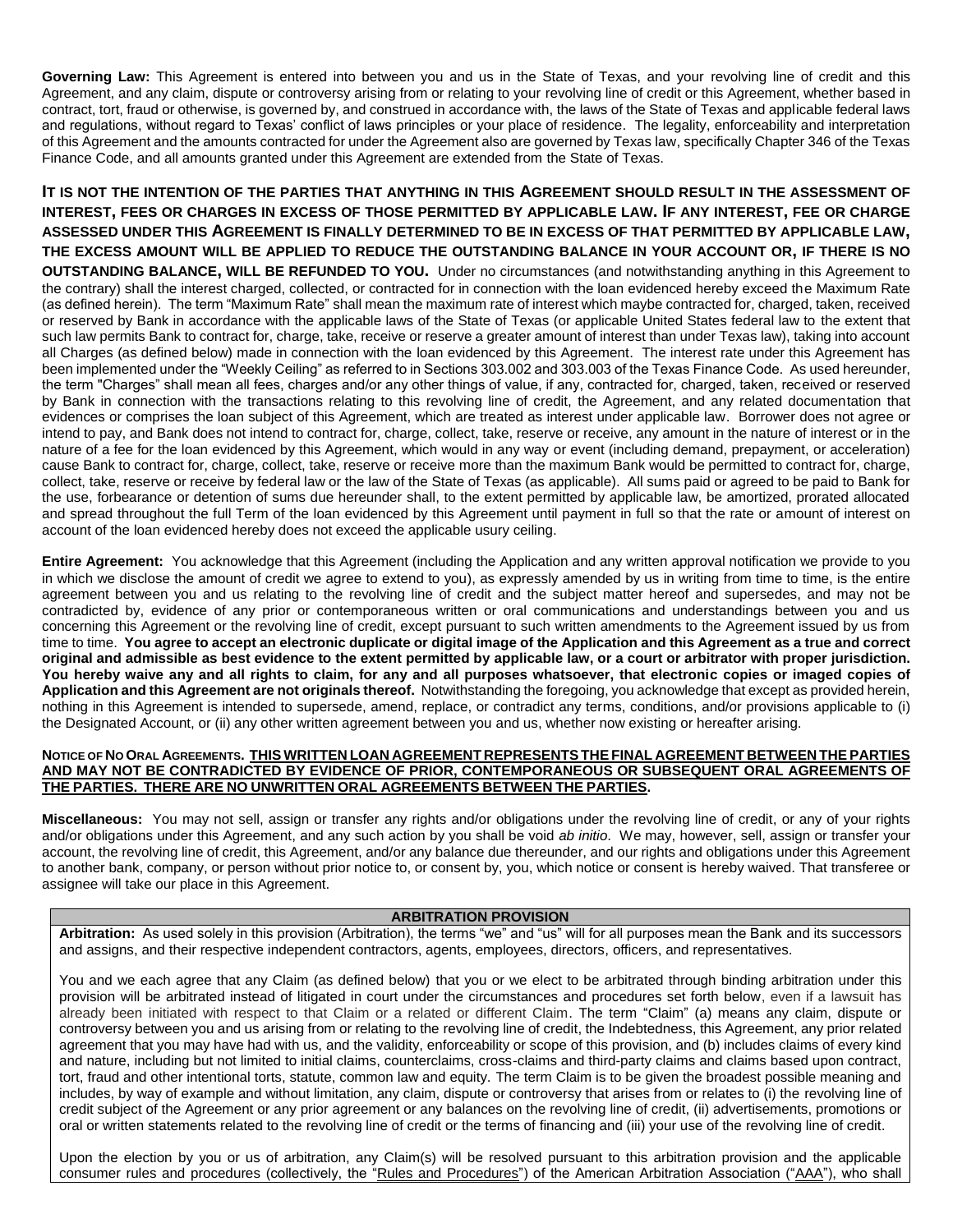serve as the arbitration administrator, in effect at the time the Claim(s) is/are filed. If for any reason the AAA is unable or unwilling, or ceases, to serve as arbitration administrator, another nationally recognized arbitration organization utilizing similar rules and procedures will be substituted by us. With respect to any Claims covered by this provision for which neither party has elected arbitration for a particular Claim, a party who has asserted a Claim in a lawsuit in court may still elect arbitration with respect to any Claim subsequently asserted in that lawsuit by any other party or parties. You may obtain copies of the current rules, forms, and instructions for initiating an arbitration with the AAA by contacting the AAA as follows: on the web at www.adr.org or by writing to AAA at 1633 Broadway, 10th Floor, New York, NY 10019. This provision expressly delegates all decisions regarding the enforceability (including, but not limited to, challenges based on unconscionability, public policy, vindication of rights, or otherwise) to the arbitrator.

IF ARBITRATION IS CHOSEN BY ANY PARTY WITH RESPECT TO ANY CLAIM, NEITHER YOU NOR WE WILL HAVE THE RIGHT TO LITIGATE THAT CLAIM IN COURT OR HAVE A JURY TRIAL ON THAT CLAIM, OR TO ENGAGE IN PRE-ARBITRATION DISCOVERY EXCEPT AS PROVIDED FOR IN THE RULES AND PROCEDURES OF THE AAA. **FURTHER, YOU WILL NOT HAVE THE RIGHT TO PARTICIPATE AS A REPRESENTATIVE OR MEMBER OF ANY CLASS OF CLAIMANTS PERTAINING TO ANY CLAIM SUBJECT TO ARBITRATION.** EXCEPT AS SET FORTH BELOW, THE ARBITRATOR'S DECISION WILL BE FINAL AND BINDING. NOTE THAT OTHER RIGHTS THAT YOU WOULD HAVE IF YOU WENT TO COURT MAY ALSO NOT BE AVAILABLE IN ARBITRATION.

Notwithstanding anything in this Agreement to the contrary, you and we agree not to invoke the right to arbitrate any Claims you or we bring in small claims court or an equivalent court so long as such Claim(s) is/are pending only in that court and brought and maintained only on an individual basis by you or us. Moreover, this arbitration provision does not limit or constrain our right to interplead funds in the event of claims by several parties.

There will be no authority for any Claims to be arbitrated on a class action basis. Any arbitration hearing that you attend will take place in the county or federal judicial district in which you reside, or by telephone, or at such other reasonably convenient location as agreed by the parties. At your written request, we will temporarily advance up to \$500 towards the filing, administrative and/or hearing fees for any Claim that you may file against us after you have paid an amount equivalent to the fee, if any, for filing such a Claim in state or federal court (whichever is less) in the judicial district in which you reside. At the conclusion of the arbitration, the arbitrator will decide who will ultimately be responsible for paying the filing, administrative and/or hearing fees in connection with the arbitration. Furthermore, at the conclusion of the arbitration, the prevailing party shall recover its reasonable attorney's fees, costs and expert witness fees from the non-prevailing party; provided, that in the event that we are the prevailing party, we agree not to seek such an award or claim such fees unless (i) the substance of your Claims or the relief sought by you is deemed by the arbitrator to be frivolous or brought for an improper purpose (as measured by the standards set forth in Federal Rule of Civil Procedure 11(b)), and/or (ii) the aggregate amount of your Claims in the arbitration exceeded \$75,000.00.

This provision is made pursuant to a transaction involving interstate commerce and will be governed by the Federal Arbitration Act ("FAA"), 9 U.S.C. §§ 1 et seq., as amended. The arbitrator will apply applicable substantive law consistent with the FAA and applicable statutes of limitations and will honor claims of privilege recognized at law. The arbitrator shall be empowered to grant whatever relief would be available in court under law or in equity. Judgment upon the award rendered by the arbitrator may be entered in any court having jurisdiction. The arbitrator's decision will be final and binding, except for any right of appeal provided by the FAA and except that, if the amount in controversy exceeds \$100,000, any party can appeal the award to a three-arbitrator panel administered by the AAA, which will reconsider *de novo* any aspect of the initial award requested by the appealing party. The decision of the panel will be by majority vote. The costs of such an appeal will be borne by the appealing party regardless of the outcome of the appeal.

This provision will survive termination of the revolving line of credit and/or this Agreement, as well as the repayment of all outstanding amounts incurred in connection with this Agreement. If any portion of this provision is deemed invalid or unenforceable under any law or statute consistent with the FAA, it will not invalidate the remaining portions of this arbitration provision or the Agreement; provided, however, if the limitations on class actions are struck in a proceeding brought on a class basis, without impairing the right to appeal such decision, this entire arbitration provision (other than this proviso) shall be null and void in such proceeding. In the event of a conflict or inconsistency between the Rules and Procedures of the AAA and this arbitration provision, this provision will govern. If a third party seeks to, or a court allows a third party to, represent either party on a class basis with respect to any Claims, either party shall continue to have the right to enforce individual arbitration of those Claims under this Agreement.